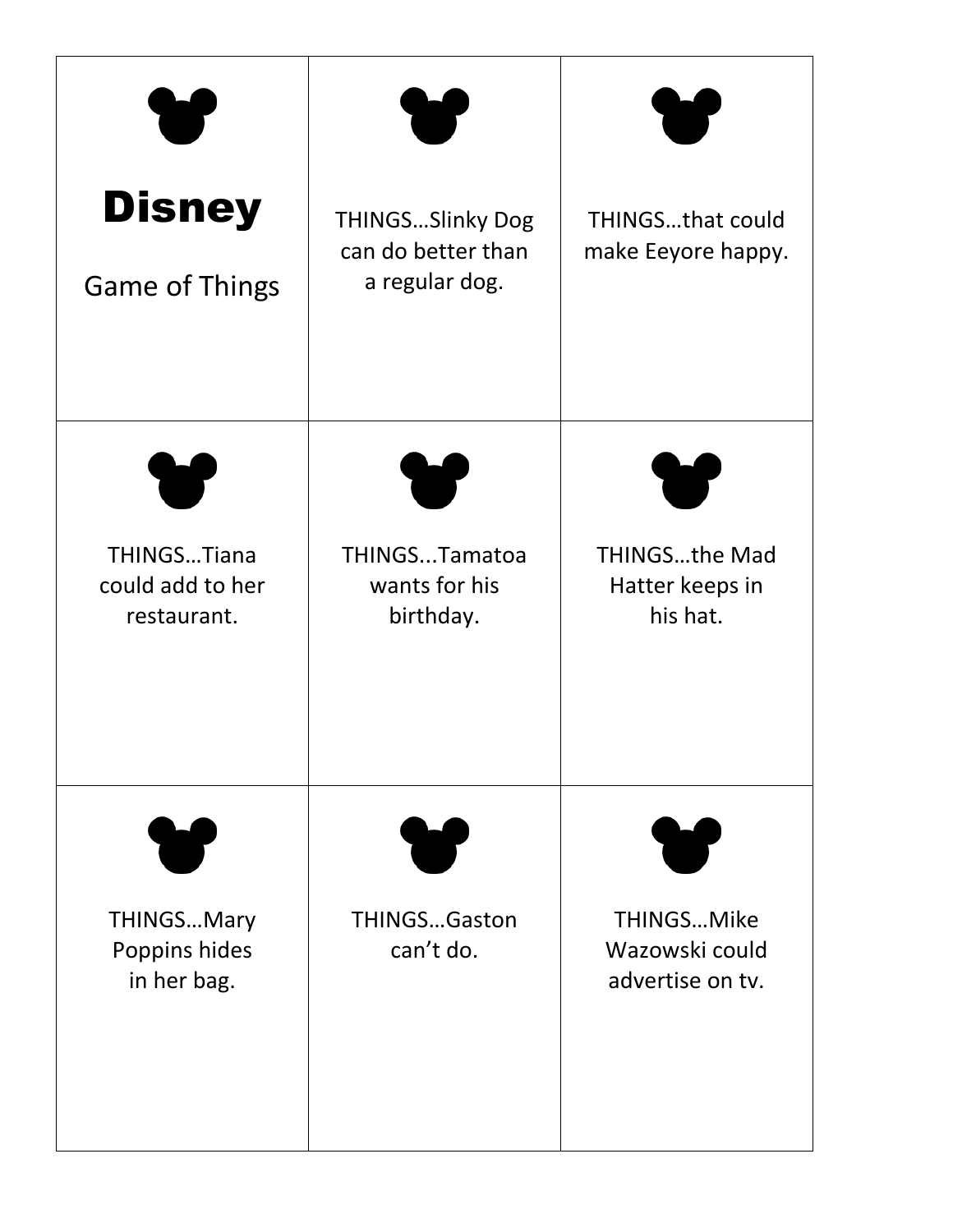| <b>THINGSMaurice</b><br>(Belle's father)<br>should invent. | <b>THINGSAriel would</b><br>love to collect.                      | THINGSSleepy<br>the dwarf dreams<br>about.    |
|------------------------------------------------------------|-------------------------------------------------------------------|-----------------------------------------------|
| THINGS You would<br>ask a genie for.                       | <b>THINGSCarl could</b><br>do for a Wilderness<br>Explorer badge. | <b>THINGSOlaf would</b><br>take to the beach. |
| THINGSRapunzel<br>could pull up with<br>her hair.          | <b>THINGSDonald Duck</b><br>keeps in his<br>bath tub.             | <b>THINGSNemo would</b><br>learn in school.   |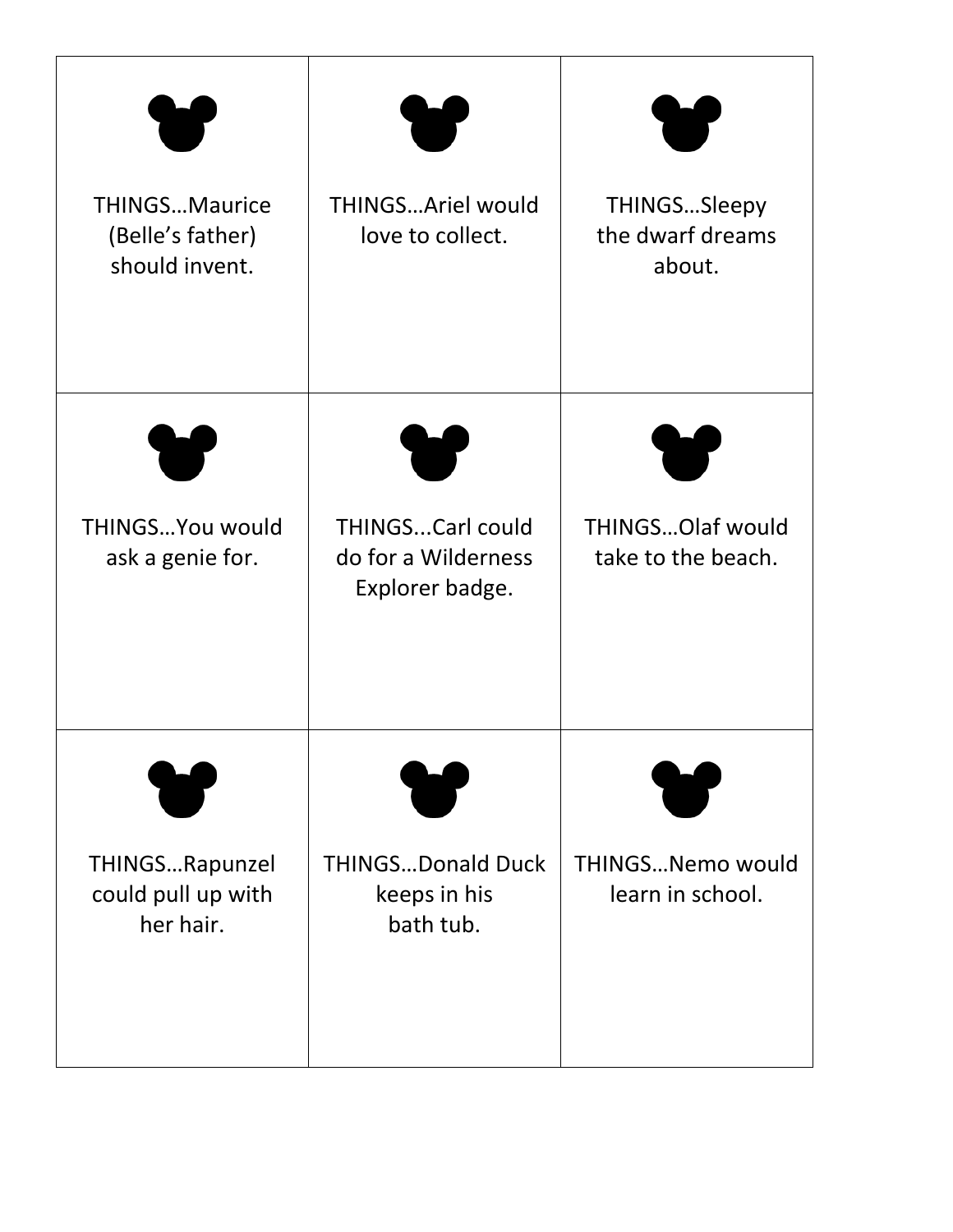| THINGSCinderella<br>would tell her mice.                              | THINGSyou would<br>need to take care of<br>101 dalmations. | <b>THINGSRatatouille</b><br>would keep in his<br>fridge.       |
|-----------------------------------------------------------------------|------------------------------------------------------------|----------------------------------------------------------------|
| THINGSeven<br><b>Sleeping Beauty</b><br>wouldn't want<br>to sleep on. | THINGSyour fairy<br>godmother would<br>use her magic on.   | THINGSMaui should<br>get for his next<br>tattoo.               |
| THINGSin Chip and<br>Dale's tree house.                               | THINGSPooh would<br>do for honey.                          | <b>THINGSthe White</b><br>Rabbit would want<br>to be late for. |